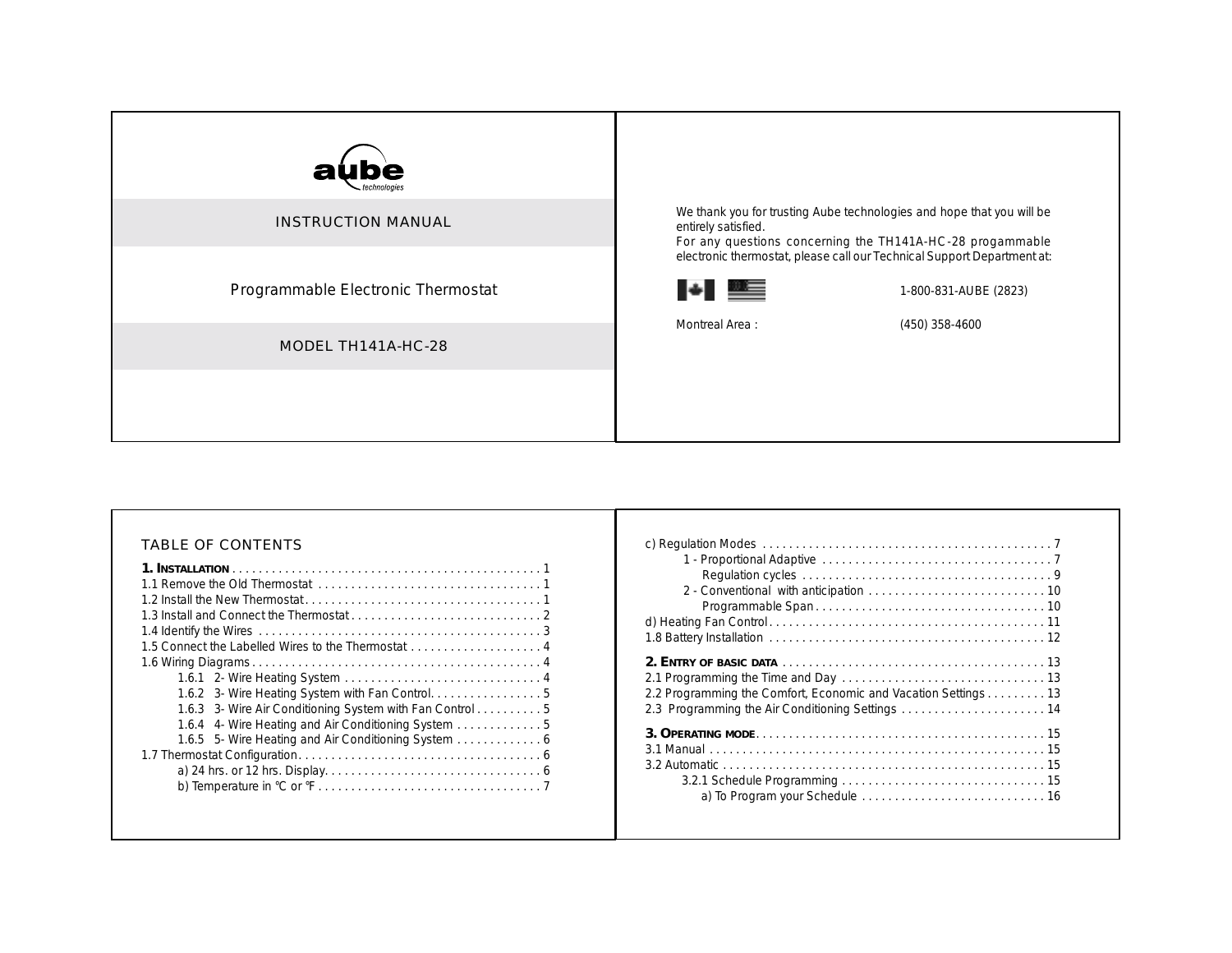| 1. INSTALLATION<br>1.1 REMOVE THE OLD THERMOSTAT<br>1 - Cut the power source to your heating or air conditioning system.<br>2 - Remove the cover of the old thermostat.<br>4. SELECT THE HEATING, AIR CONDITIONING, OR MIXED MODE 20<br>Caution: If, upon removing the wall plate, you see that it is mounted on a junction<br>box (similar to the junction box located behind an electrical switch or outlet), this may<br>indicate that it is a 120 V/240 V system. For more security, consult a qualified<br>electrician to check the installation.<br>6.1 Connection to the CT240 $\ldots$ $\ldots$ $\ldots$ $\ldots$ $\ldots$ $\ldots$ $\ldots$ $\ldots$ $\ldots$ $\ldots$ . 22<br>1.2 INSTALL THE NEW THERMOSTAT<br>For a new installation, choose a location about 1.5 meters (5 feet) above the floor,<br>with good air circulation. The thermostat must be installed on an inside wall.<br>Avoid locations where there are:<br>a) air drafts (top of a staircase, air outlet,)<br>b) dead air spots (behind a door)<br>c) direct sunlight<br>d) concealed chimneys or stove pipes. |  |
|---------------------------------------------------------------------------------------------------------------------------------------------------------------------------------------------------------------------------------------------------------------------------------------------------------------------------------------------------------------------------------------------------------------------------------------------------------------------------------------------------------------------------------------------------------------------------------------------------------------------------------------------------------------------------------------------------------------------------------------------------------------------------------------------------------------------------------------------------------------------------------------------------------------------------------------------------------------------------------------------------------------------------------------------------------------------------------------------|--|
|                                                                                                                                                                                                                                                                                                                                                                                                                                                                                                                                                                                                                                                                                                                                                                                                                                                                                                                                                                                                                                                                                             |  |
|                                                                                                                                                                                                                                                                                                                                                                                                                                                                                                                                                                                                                                                                                                                                                                                                                                                                                                                                                                                                                                                                                             |  |
|                                                                                                                                                                                                                                                                                                                                                                                                                                                                                                                                                                                                                                                                                                                                                                                                                                                                                                                                                                                                                                                                                             |  |

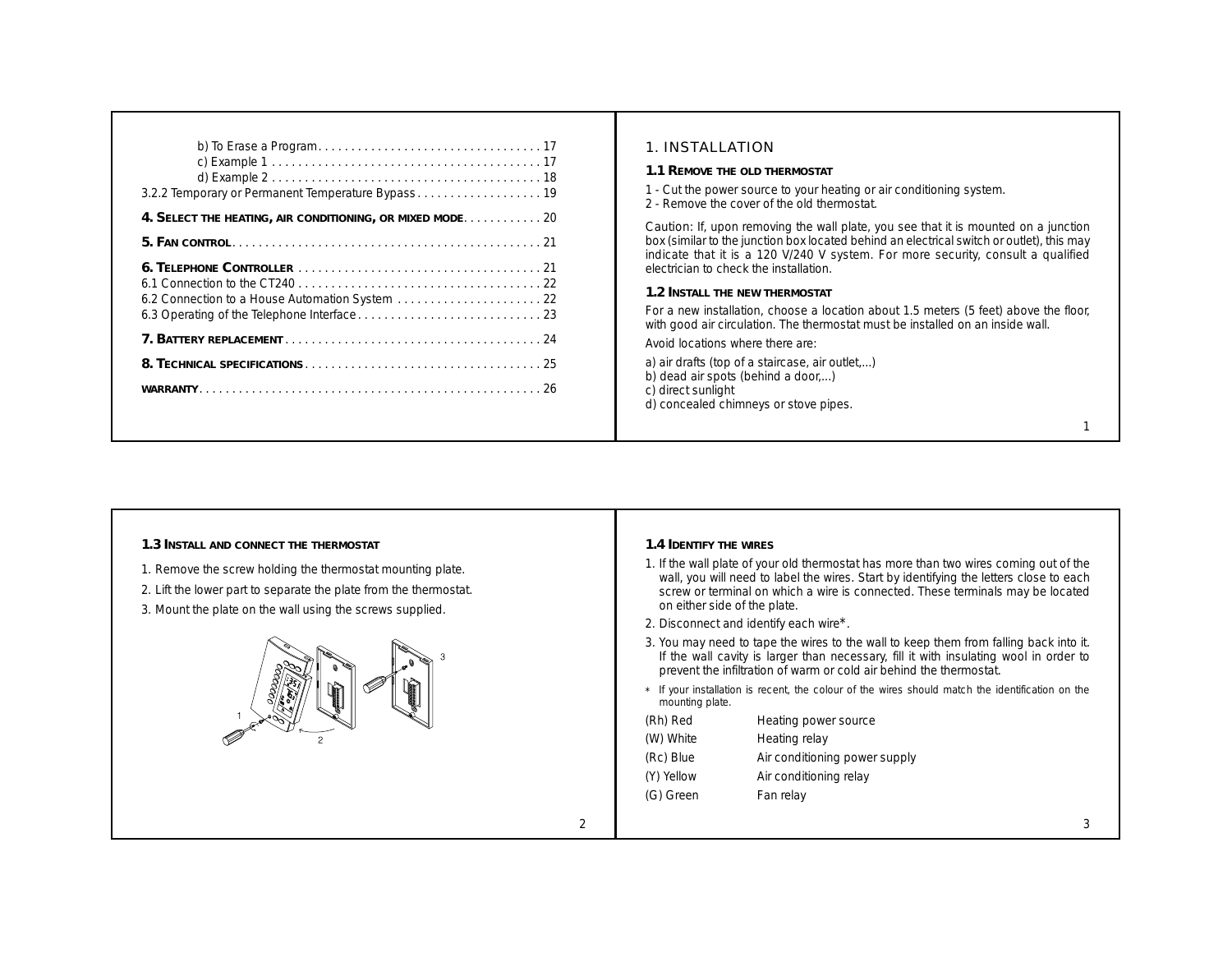

**1.6.5 5-WIRE HEATING AND AIR-CONDITIONING SYSTEM**

- 1. Connect the heating relay to terminal W.
- 2. Connect the air-conditioning relay to terminal Y.
- 3. Connect the fan relay to terminal G.
- 4. Connect the 24 V transformer to terminal Rh.
- 5. Connect the 24 V air conditioning transformer to terminal Rc.
- **1.7 THERMOSTAT CONFIGURATION**

Before mounting the thermostat on the wall, configure it using the switch bank on the back side of the unit.

## *a) 24 hrs. or 12 hrs. Display*



The TH141 offers a 12 hrs. or 24 hrs. mode display. Default configuration of the display is in the 24 hrs. mode. If you prefer a 12 hrs. display, push #3 switch up.

88888

6

### *b) Temperature in °C or °F*



Default configuration of the TH141 is in °C. If you wish to change the temperature to °F, push #4 switch up. Please note that if you changefrom °F to °C, your comfort and economy settings will need to be reconfigured as well.

#### *c) Regulation Modes*

You have a choice between two regulation modes:



• Proportional adaptive • Conventional with anticipation

#### 1. Proportional adaptive mode



This mode analyses previous cycles in order to define the length of the up coming cycle. This operating mode guarantees optimal regulation based on the capacity of your system. To avoid cycles that are too short for the heating or air-conditioning units, minimum On and Off duration is limited to 10% of the period (1.5 minutes for a 15 minute cycle).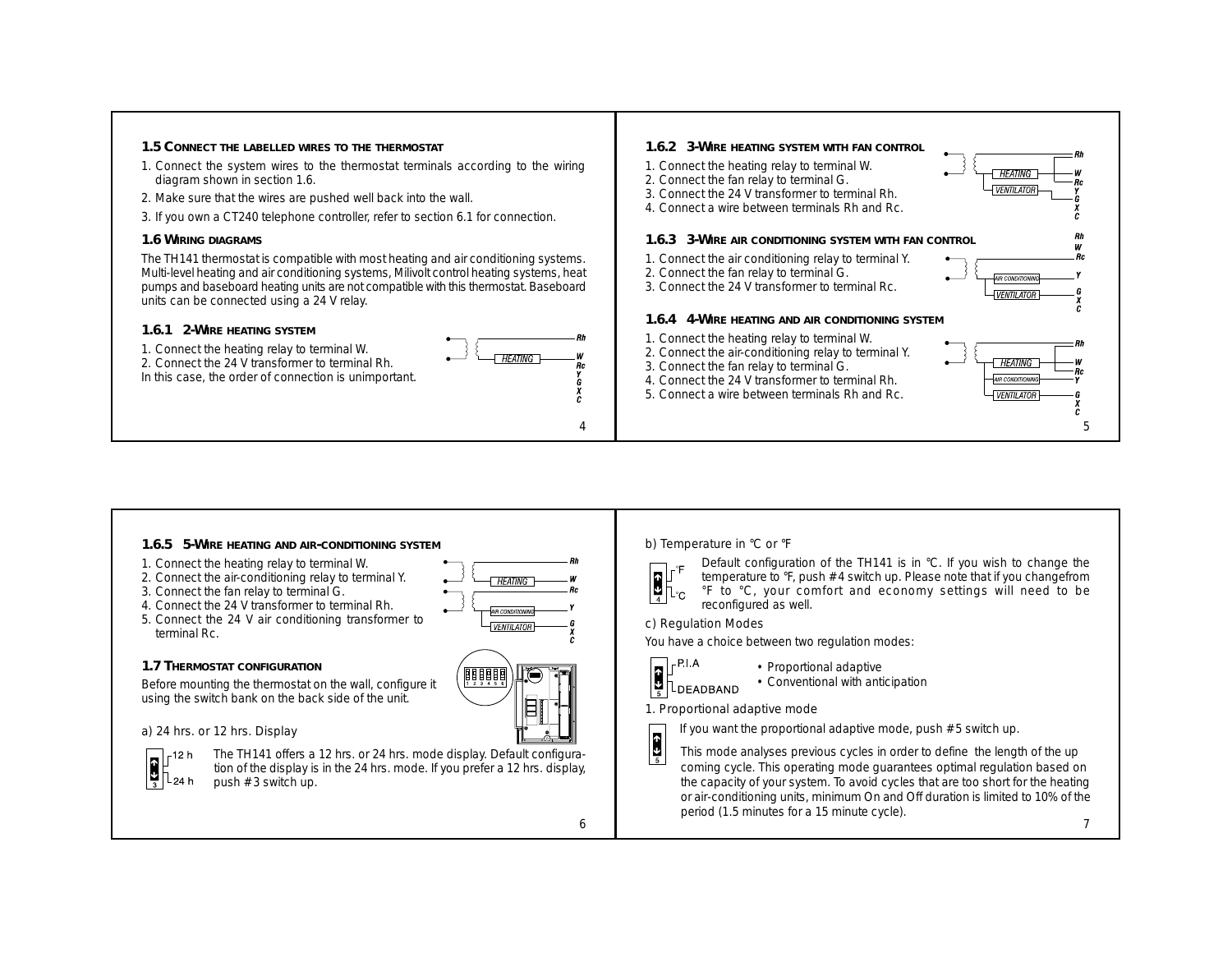| Ideal for:<br>• Radiant or convection electrical heating system<br>• Circulator control in a hot water system<br>• Electrical hot air furnace<br>• Hot air, gas or fuel conventional furnace<br>• Air-conditioning system                                                                                          | <b>Regulation Cycles</b><br>mature wear of your system. | In proportional adaptive mode, the TH141 adapts the regulation cycles to your sys-<br>tem capacity. When cycles are very short, the temperature variation in the room is<br>very low and the comfort level very high. However, very short cycles can generate pre-<br>It is therefore important to adjust the cycles to your type of installation. |         |
|--------------------------------------------------------------------------------------------------------------------------------------------------------------------------------------------------------------------------------------------------------------------------------------------------------------------|---------------------------------------------------------|----------------------------------------------------------------------------------------------------------------------------------------------------------------------------------------------------------------------------------------------------------------------------------------------------------------------------------------------------|---------|
| Not recommended for:<br>• Gas or fuel furnace or boiler with wall chimney, if they include a combustion gas<br>purging cycle exceeding 30 seconds. To verify this point, check the duration of the<br>delay between the heating command sent by the thermostat and the moment when<br>the burner actually goes on. | We recommend the following options:                     | In general, the bigger your heating or air-conditioning unit, the longer the cycles<br>should be. The TH141 offers the possibility of programming regulation periods of 5,<br>10, 15 or 20 minutes using switches 1 and 2 at the back of the unit.                                                                                                 | l 5 min |
| • Multi-zone systems, where several thermostats command a single heating or air-<br>conditioning unit.                                                                                                                                                                                                             | • 5 minute cycle<br>• 10 minute cycle for               | Not recommended for central units<br>Radiant or convection electric heating                                                                                                                                                                                                                                                                        |         |
| In the last two cases, the conventional mode is recommended.                                                                                                                                                                                                                                                       | • 15 minute cycle for                                   | Central heating and<br>air-conditioning unit                                                                                                                                                                                                                                                                                                       | 15 min. |
| 8                                                                                                                                                                                                                                                                                                                  | • 20 minute cycle for                                   | Commercial unit                                                                                                                                                                                                                                                                                                                                    | 20 min. |

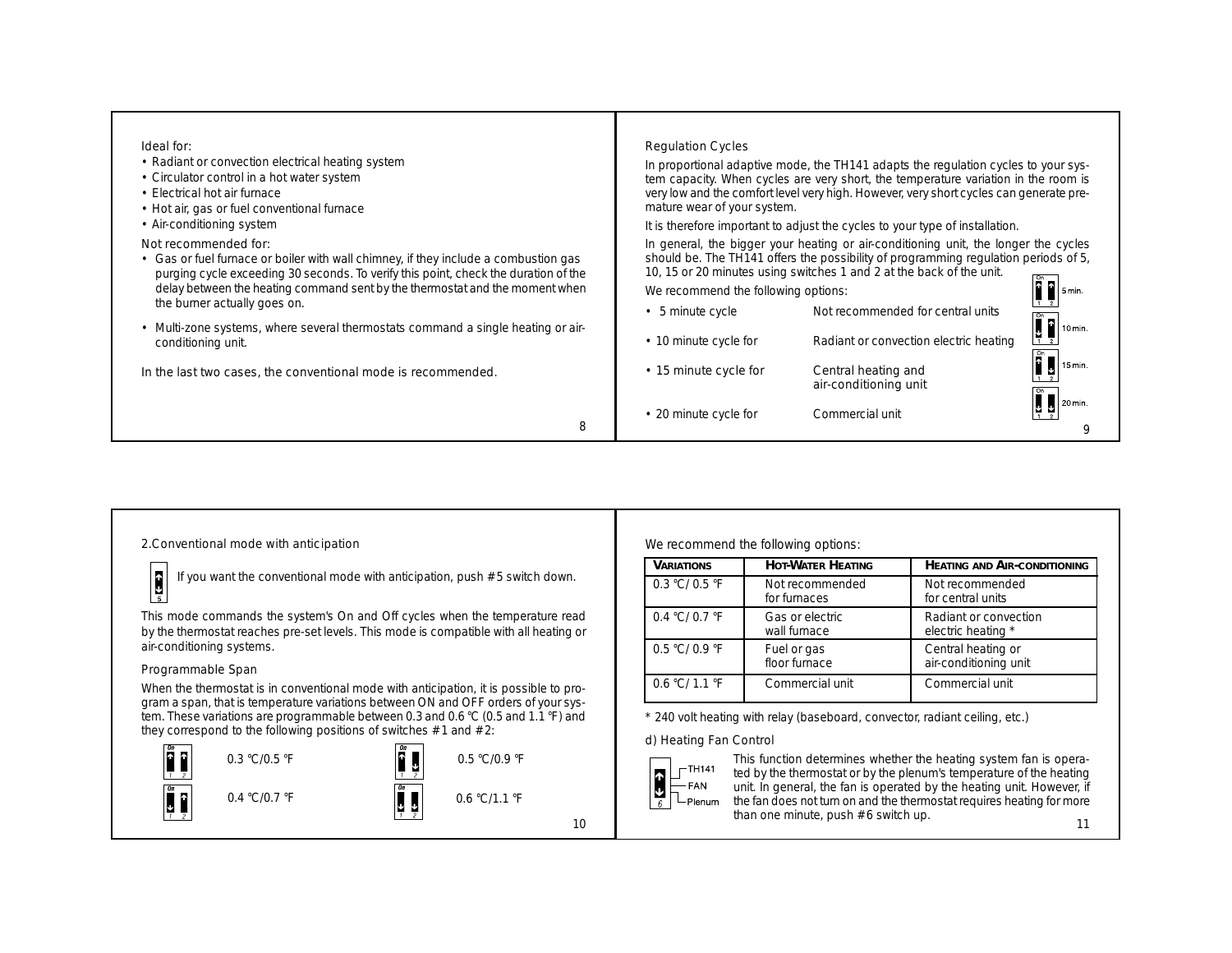#### **1.8 BATTERY INSTALLATION**

When you first install the batteries in the TH141, the unit runs a sequence of tests and a complete reset to zero, which last approximately 5 seconds. The screen should display the time and the day, as well as the current temperature as follows:



12

It is normal for the displayed temperature to be higher than the room temperature if your are holding the TH141 in your hands, It will return to normal about one hour after installation on the wall. Mount the thermostat on the wall plate and screw it in place.

Even if the thermostat indicates that the batteries are good, it is recommended to replace them once a year, at the beginning of the cold season.



### 2. ENTRY OF BASIC DATA

*You may program the thermostat while holding it in your hands or once it is mounted on the wall.*

- **2.1 PROGRAMMING THE TIME AND DAY**
- 1. Set the time using the Hour and Minute buttons.
- 2. Set the date using the Day button.

**2.2 PROGRAMMING THE COMFORT, ECONOMIC AND VACATION SETTINGS**

The Comfort  $\mathcal{X}$  , Economic  $\mathcal{I}$  and Vacation **settings** respectively represent the temperatures that you wish to have during the day  $\frac{1}{2}$ , at night  $\binom{7}{1}$  or while you are away at work (, or while you are away for an extended period **in** . Since your thermostat controls both heating and air-conditioning, and since the economic settings are the opposite in both cases (reduction for heating temperature, increase for air-conditioning), you must program the settings for heating and then for air-conditioning.

#### 13

- 1. To program your heating settings
- a) Set your thermostat to the heating mode  $\blacklozenge$  using the Heat/Cool button.
- b) To program the Comfort temperature, select the desired degree using the  $\blacktriangle \blacktriangledown$ buttons and press the button  $\frac{1}{2}$  until the  $\frac{1}{2}$  icon is displayed (app. 3 seconds).
- c) To program the Economic temperature, select the desired degree using the  $\rightarrow \bullet$  buttons and press the  $\alpha$  button until the the  $\alpha$  icon is displayed (app. 3 seconds).
- d) To program the Vacation temperature, select the desired degree using the  $\rightarrow \bullet$  buttons and press on the **in** button until the **in** icon is displayed (app. 3 seconds). This setting is used by the telephone remote control.
- e) Press the Manual/Auto button to exit this function and return to the normal operating mode.
- **2.3 PROGRAM THE AIR-CONDITIONING SETTINGS**

Set your thermostat to the air-conditioning mode  $\ddot{\mathbf{w}}$  using the Heat/Cool button and repeat operations b) to e).

### 3. OPERATING MODES

The TH141 offers two operating modes.

#### **3.1 MANUAL**  $(\frac{1}{2})$

This mode allows you to maintain a constant temperature in the house.

- 1. To activate this mode, press the Manual/Auto button to display the  $\mathcal{P}$  icon.
- 2. Set the desired temperature using the  $\blacktriangle \blacktriangledown$  buttons or select the pre-programmed  $\mathcal{R}$ ,  $\mathcal{O}$  or **not** settings.

## **3.2 AUTOMATIC** ( $\bigcirc$ )

This mode executes your own programming. To activate this mode, press the Manual/Auto button to display the  $\Theta$  icon. The  $\infty$  or  $\mathcal C$  icon indicates that the program setting is active.

**3.2.1 SCHEDULE PROGRAMMING**

The TH141 allows 4 setting changes for each day of the week. There are no pre-set programs. The programs are tailored to perfectly adapt to your life style. The principle is very simple. For each day, enter the time at which you wake up (P1), the time you leave for work (P2), the time you arrive back home (P3) and the time you go to bed (P4).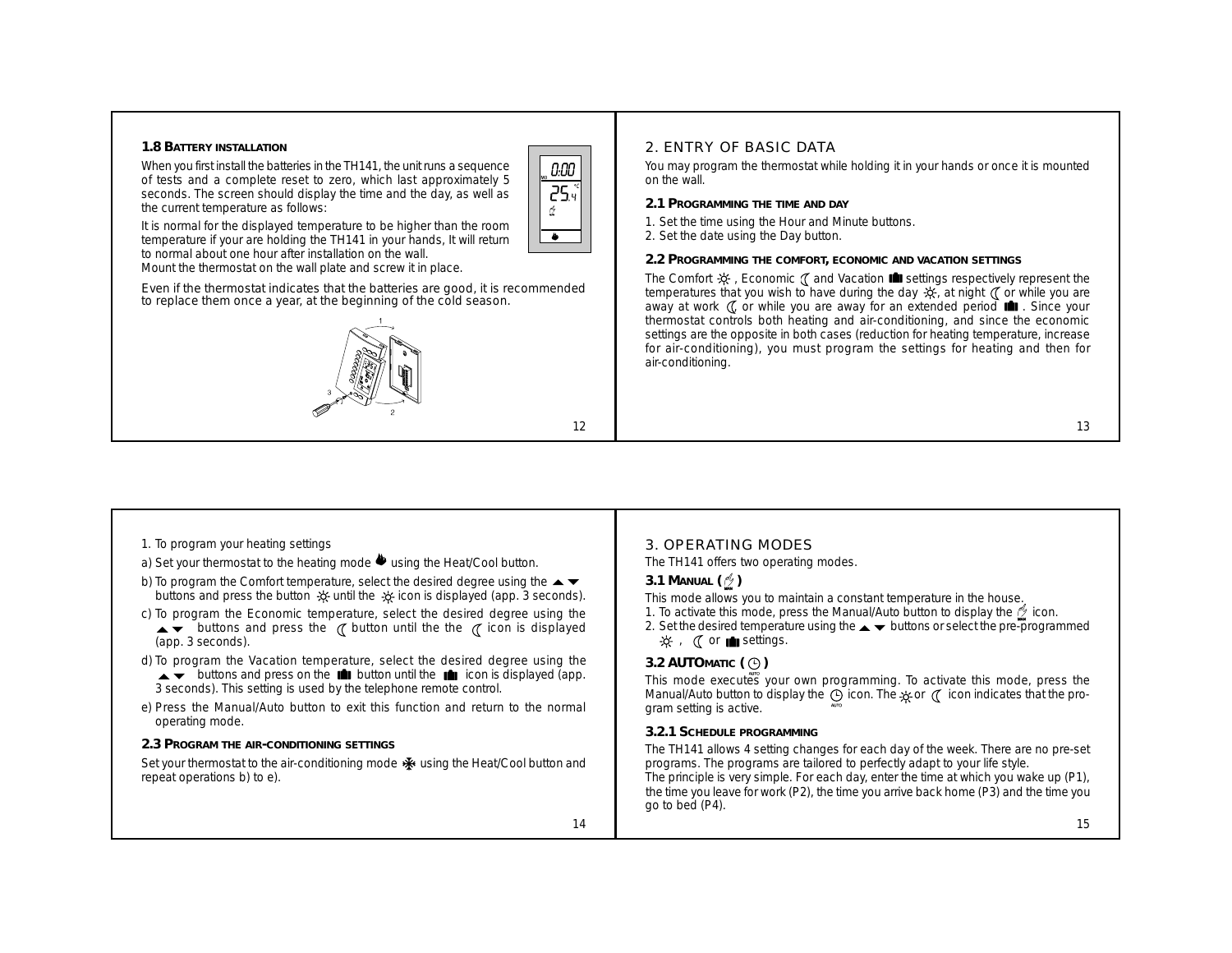| Program | Mode | Time         |
|---------|------|--------------|
|         |      | Wake-up time |
|         |      | Leaving time |
|         |      | Return time  |
|         |      | Bed time     |

*Note: For temperature increases (Prog. 1 and 3), allow at least 15 minutes per °C. If you have lowered the temperature by 3 °C during the night and you wake up at 7 AM, change the setting at 6:15 AM.*

For savings to be obtained, you must lower the temperature for a period of 2 to 3 times the delay required to bring the temperature back to your comfort level.

Example: *If your system takes one hour to go from your saving temperature level to your comfort temperature level, it is useless to lower the temperature for a period of 2 to 3 hours.*

#### *a) To Program your Schedule*

1. Press the Program button to access the programming mode.

2. Press the Day button to select the day to be programmed. You can select all days of the week by pressing on the Day button for 3 seconds.

16

- 3. Press the Program button to select program 1, 2, 3 or 4.
- 4. Press the Hour and Minute buttons to program the time.
- 5. When you have completed your programming, press the Manual/Auto button to exit this function.

### *b) To Erase a Program*

Select the program using the Program and Day buttons, and press the Clear button. The time zone displays --:-- when the program is inactive.

- *c) Example 1:* Comfort period from 7:00 AM to 10:30 PM Economy period from 10:30 PM to 7:00 AM Identical schedule for all days of the week.
- 1. Press the Program button to access the programming mode.
- 2. Press the Day button (3 seconds) to select every day of the week.
- 3. Press the Hour button to enter 7:00 AM, Prog. 1 .
- 4. Press the Program button again to select Prog. 2  $\alpha$ , and press the Hour and Minute buttons to enter 10:30 PM.

| 5. Press the Manual/Auto button to exit this function.<br>Comfort period: Monday to Friday from 6:15 AM to 8:15 AM and<br>d) Example 2:<br>from 5:00 PM to 10:00 PM.<br>Shedule/Dav<br>Thu<br>Sat<br>Sun.<br>Wed<br>Fri<br>Mon.<br>Tues.<br>PROG. 1 - X<br>6h15 AM<br>6h15 AM<br>6h15 AM<br>6h15 AM<br>7h30 AM<br>7h30 AM<br>6h15<br>AM<br>PROG 2 <<br><b>8h15</b><br>8h15 AM<br>8h15<br>8h15<br>AM<br>-----<br>IPROG.3 -> 5h00<br>5h00 PM<br>PM<br>5h00 PM<br>5h00<br>PM<br>5h00 PM<br>10h00 PM<br>10h00 PM<br>10h00PM<br>10h00 PM<br>10h00 PM<br>11h00 PM 11h00 PM<br>IPROG. 4 $\alpha$<br>Note: It is faster to program the same schedule for every day and then modify the exception days.<br>1. Press the Program button to access the programming mode.<br>2. Press the Day button (3 seconds) to select every day of the week.<br>3. Press the Hour and Minute buttons to enter 6:15 AM (Prog. 1※). | To modify the Saturday and Sunday schedules:<br>6. Press the Day button until SA or SU is displayed.<br>7. Press the Program button to select Prog. 1 and the Hour and Minute buttons to<br>enter $7:30$ AM.<br>8. Press the Program button to select Prog. 2 and than press the Clear button to<br>erase it.<br>9. Press the Program button to select Prog. 3 and then the Clear button to erase it.<br>10. Press the Program button to select Prog. 4 and then the Hour and Minute<br>buttons to enter 11:00 PM.<br>11. Press the Manual/Auto button to exit this function.<br>3.2.2 TEMPORARY OR PERMANENT TEMPERATURE BYPASS<br>This operation allows you to temporarily modify the room temperature while you are<br>in the automatic mode. Simply press the $\blacktriangleright \blacktriangleright$ buttons to select the desired tempe- |  |
|------------------------------------------------------------------------------------------------------------------------------------------------------------------------------------------------------------------------------------------------------------------------------------------------------------------------------------------------------------------------------------------------------------------------------------------------------------------------------------------------------------------------------------------------------------------------------------------------------------------------------------------------------------------------------------------------------------------------------------------------------------------------------------------------------------------------------------------------------------------------------------------------------------|--------------------------------------------------------------------------------------------------------------------------------------------------------------------------------------------------------------------------------------------------------------------------------------------------------------------------------------------------------------------------------------------------------------------------------------------------------------------------------------------------------------------------------------------------------------------------------------------------------------------------------------------------------------------------------------------------------------------------------------------------------------------------------------------------------------------------------------------------|--|
| 4. Press the Program button to select Prog. 2 and the Hour and Minute buttons to<br>enter 8:15 AM.<br>5. Repeat step 4 to enter Prog. 3 (5:00 PM) and Prog. 4 (10:00 PM).                                                                                                                                                                                                                                                                                                                                                                                                                                                                                                                                                                                                                                                                                                                                  | rature, or the $\ddot{\mathcal{R}}$ or ( button to select the Comfort or Econo settings you have pro-<br>grammed. This temperature will be maintained until the beginning of the next<br>programmed schedule.                                                                                                                                                                                                                                                                                                                                                                                                                                                                                                                                                                                                                                    |  |
| Note: When making modifications, make sure that you are in the right program.                                                                                                                                                                                                                                                                                                                                                                                                                                                                                                                                                                                                                                                                                                                                                                                                                              |                                                                                                                                                                                                                                                                                                                                                                                                                                                                                                                                                                                                                                                                                                                                                                                                                                                  |  |
| 18                                                                                                                                                                                                                                                                                                                                                                                                                                                                                                                                                                                                                                                                                                                                                                                                                                                                                                         | 19                                                                                                                                                                                                                                                                                                                                                                                                                                                                                                                                                                                                                                                                                                                                                                                                                                               |  |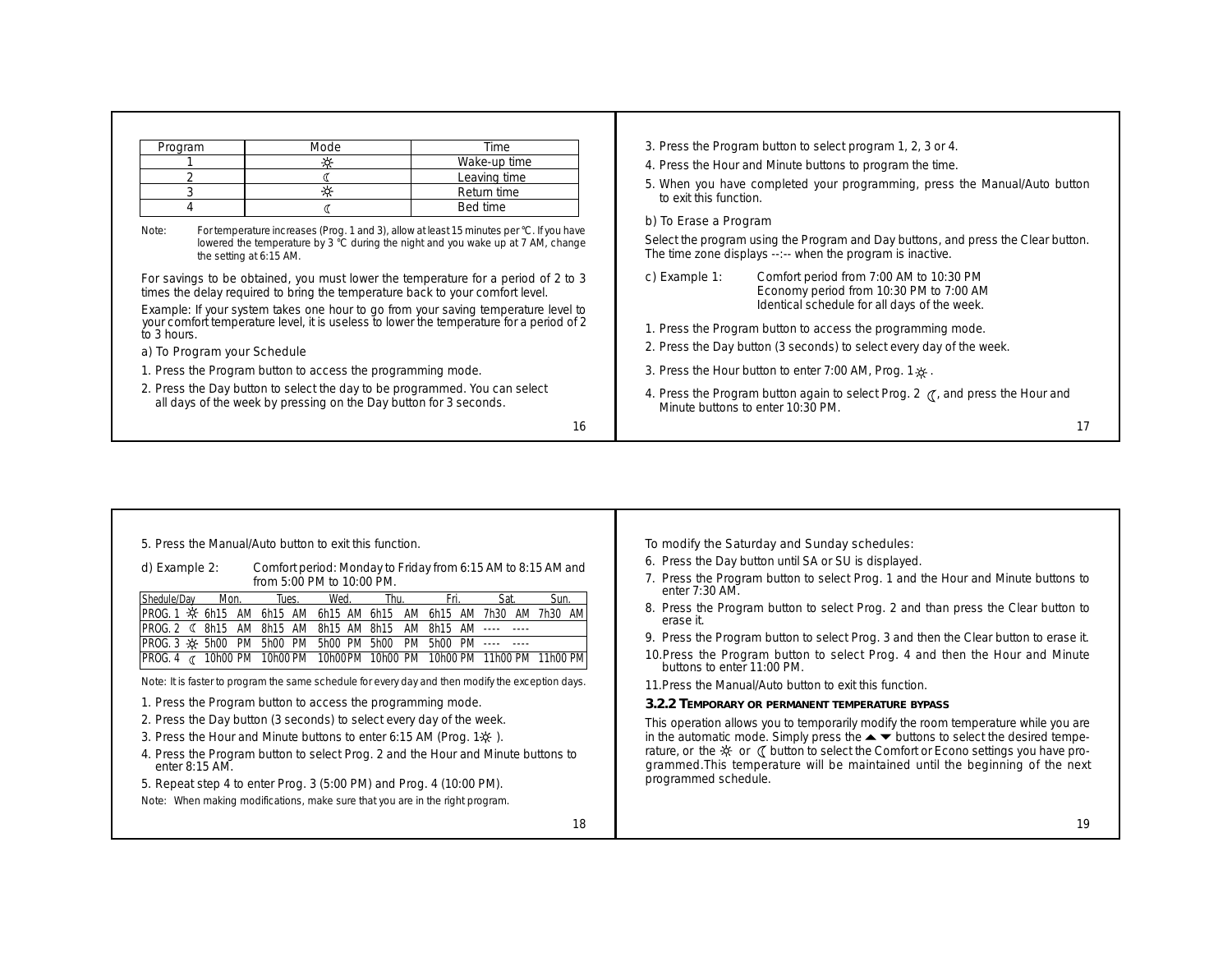You can also switch to the Vacation setting for a prolonged absence by pressing the  $\Box$  button. In that case, the derogation is permanent. To return to the normal operating mode, press the Manual/Auto button. If you wish to immediately return to the programmed settings, press the Manual/Auto button twice.

#### 4. SELECT THE HEATING, AIR CONDITIONING, OR MIXED MODE

Use the Heat/Cool button to select one of the following modes:

- Heating: Controls the heating unit according to the displayed setting.<br>
Kentriconditioning: Controls the air-conditioning unit according to the displayed
- Air-conditioning: Controls the air-conditioning unit according to the displayed setting.
- 
- **Mixed:** The TH141 analyzes the temperature pattern and automatically alternates from the comfort mode to the air-conditioning mode.

To avoid needless switching, the automatic mode change will take at least 2 minutes if it is required by a manual setting change and at least 15 minutes if it is due to a quick temperature change.

Furthermore, to protect your heating and air-conditioning system, it is impossible to shut down and restart the system within a period equal to 10% of the cycle.

20

## 5. FAN CONTROL

Use the Fan ON/OFF button to force continuous air circulation (icon  $$OM$ ) or to synchronize the fan with the heating or air-conditioning demand (icon  $\bullet$ ON).

Please note that if you set the TH141 in Vacation mode using the telephone controller or a house automation system, the continuous air circulation will be automatically deactivated during your absence.

# 6. TELEPHONE CONTROLLER  $(\blacksquare)$

The TH141 incorporates a telephone controller interface which allows you to switch from the normal operating mode to the Vacation setting  $(\blacksquare)$ , and vice versa, using the telephone keypad (stationary or portable). You can, for example, heat your country house from your office on Friday, or your house from the airport or from your car on your way back from vacation.

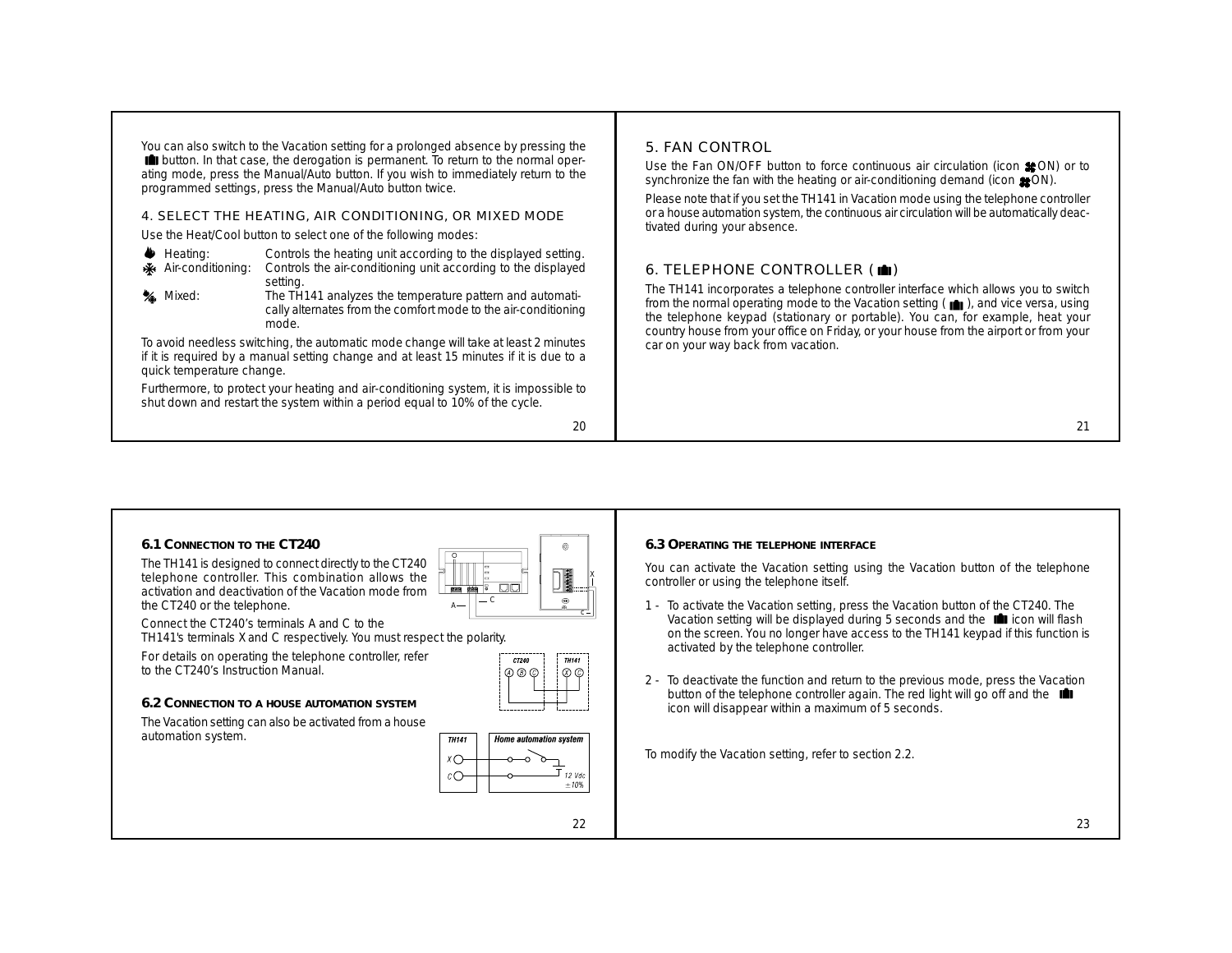## 7. BATTERY REPLACEMENT

The TH141 will display an icon indicating that the batteries must be replaced. This icon will flash for 60 days. After this delay, the thermostat will shut down your heating unit. During battery replacement, the data is kept for of 15 seconds. The time and the programs will not be lost.

After this delay, the TH141 runs a sequence of tests and a complete reset to zero as for the initial installation of the batteries.

Even if the thermostat indicates that the batteries are good, it is recommended to replace them once a year.

| Model:                          | TH141A-HC-28                                            |
|---------------------------------|---------------------------------------------------------|
| Power supply:                   | 2 AA size alkaline batteries                            |
| Connection:                     | 2, 3, 4 or 5 wires                                      |
| Maximum charge:                 | 1.5 A/30 VAC per output                                 |
| Auxiliary input:                | 12 Vdc $\pm$ 10%, 2.3 mA                                |
| Number of programs:             | 4 prog./day, 28 programs total                          |
| Heating setting range:          | 5 °C to 30 °C<br>(40 °F to 85 °F)                       |
| Air-conditioning setting range: | 16 °C to 40 °C<br>(60 °F to 105 °F)                     |
| Anticipation:                   | Electronic anticipation independent from the<br>charge. |
| Regulation:                     | Proportional or conventional                            |
| Regulation periods:             | 5, 10, 15 or 20 minutes                                 |



24

BATT

| 1:49

25.